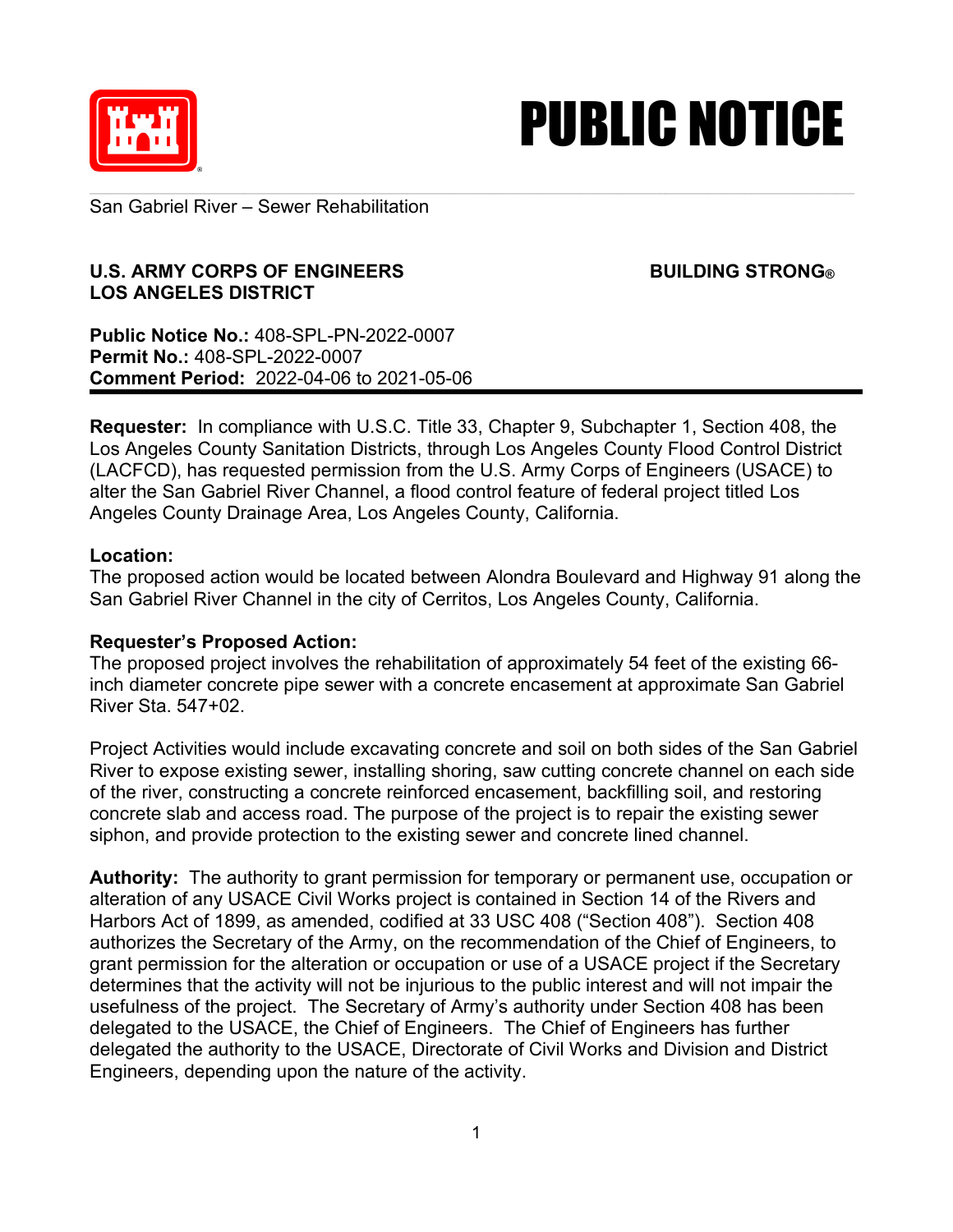**Limits of Section 408 Authority:** A requester has the responsibility to acquire all other permissions or authorizations required by federal, state, and local laws or regulations, including any required permits from the USACE Regulatory Program under Section 10 of the Rivers and Harbors Act of 1899 (33 USC 403), Section 404 of the Clean Water Act (33 USC Section 1344), and/or Section 103 of the Marine Protection, Research and Sanctuaries Act of 1972 (33 USC 1413). The compliance determination for any Section 10/404/103 permit decision associated with the proposed alteration will also address the Section 408 compliance determination. In addition, an approval under Section 408 does not grant any property rights or exclusive privileges nor does it authorize any injury to the property or rights of others.

**Environmental Compliance:** A decision on a Section 408 request is a federal action, and therefore, subject to the National Environmental Policy Act (NEPA) and other environmental compliance requirements. While USACE is responsible for ensuring environmental compliance, the requester is responsible for providing all information that the Los Angeles District identifies as necessary to satisfy all applicable federal laws, executive orders, regulations, policies, and procedures. NEPA and other analysis completed to comply with other environmental statutes (e.g., Endangered Species Act) should be commensurate with the scale and potential effects of the activity that would alter the USACE project. The Los Angeles District will work with the requester to determine the requirements, which will be scaled to the likely impacts of the proposed alteration and should convey the relevant considerations and impacts in a concise and effective manner. Comments received on this public notice will be used in the evaluation.

**Consideration of Comments:** The Corps is soliciting comments from the public, Federal, State and local agencies and officials, and other interested parties. Comments will be made part of the record, and they will be considered before permission is granted to proceed with this action. Please limit comments to the area of the alteration and those adjacent areas that would be directly or indirectly affected by the alteration described in this public notice.

**Submission of Comments:** Interested parties may submit, in writing, any comments concerning this proposal. Comments should reference public notice no. 408-SPL-PN-2022- 0007 and be forwarded by the comment due date of May 6, 2022. Comments must be sent to the U.S. Army Corps of Engineers, Los Angeles District, Engineering Division, ATTN: Priyo Majumdar, 915 Wilshire Boulevard, Suite 930, Los Angeles, California 90017-3409. Alternatively, comments can be sent electronically to Priyodarshi.Majumdar@usace.army.mil.

> **DEPARTMENT OF THE ARMY LOS ANGELES DISTRICT, U.S. ARMY CORPS OF ENGINEERS** Los Angeles District, Corps of Engineers 915 Wilshire Boulevard, Suite 930 Los Angeles, California 90017-3401 [WWW.SPL.USACE.ARMY.MIL/MISSIONS/SECTION-408-PERMITS](http://www.spl.usace.army.mil/MISSIONS/SECTION-408-PERMITS)